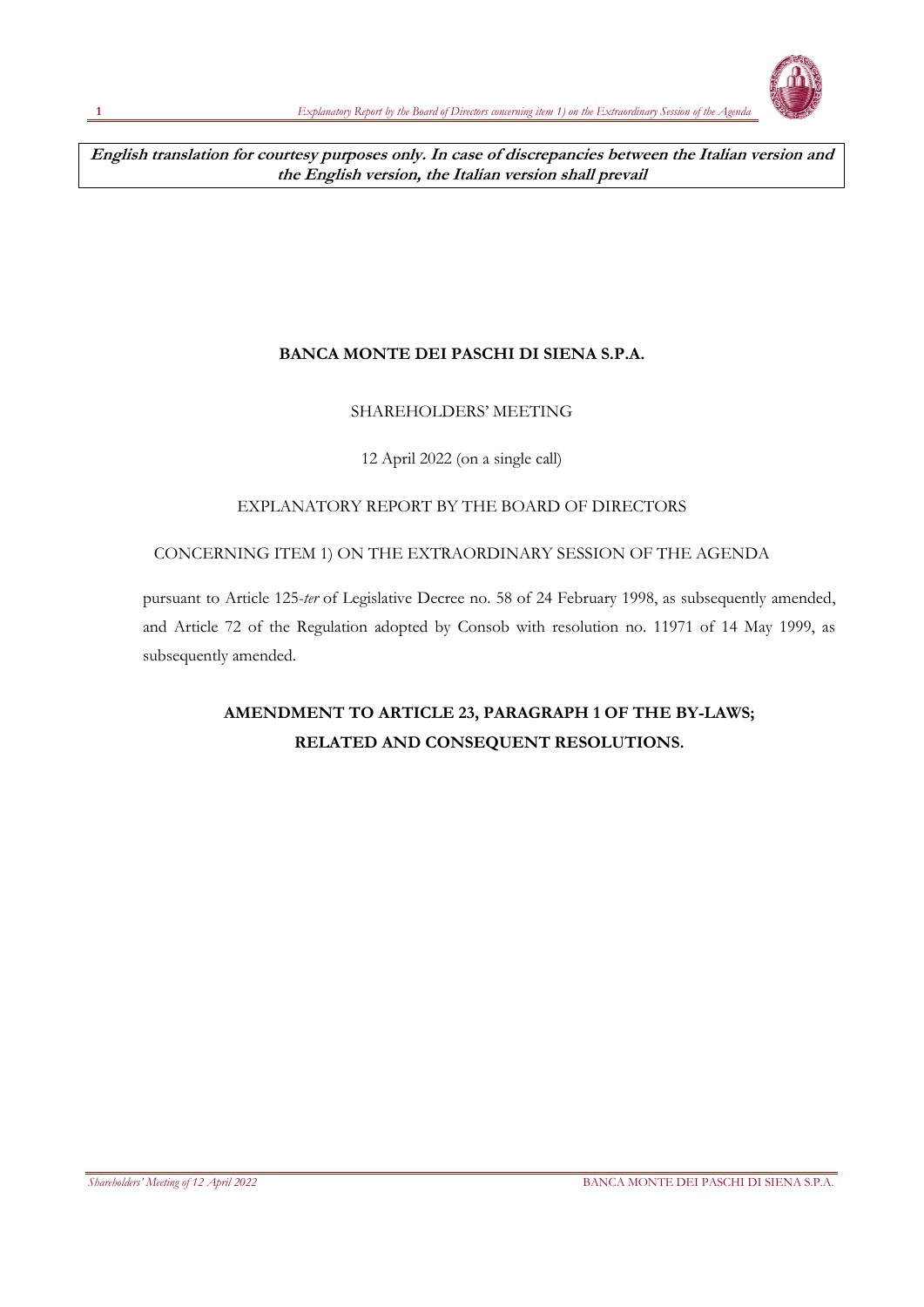

# **REPORT BY THE BOARD OF DIRECTORS PURSUANT TO ARTICLE 125-TER OF LEGISLATIVE DECREE NO. 58 OF 24 FEBRUARY 1998 AND ARTICLE 72 OF CONSOB REGULATION NO. 11971/99 ON ITEM 1 ON THE AGENDA OF THE EXTRAORDINARY SHAREHOLDERS' MEETING CONVENED ON 6 APRIL 2021**

Dear Shareholders,

You were convened to the Shareholders' Meeting to resolve upon the following **item 1)** on the agenda of the Extraordinary Session:

#### **"Amendment to Article 23, paragraph 1 of the By-Laws; related and consequent resolutions".**

#### **1. Reasons and explanation of the proposed amendment to the By-Laws.**

The amendment to the By-Laws submitted to the resolution of the Shareholders' Meeting and the relevant explanation are illustrated below.

Pursuant to Article 23, paragraph 1 of the By-Laws currently in force, the General Manager may avail himself of the Deputy General Managers, Senior Executives and other Executives in order "*to fulfill his/her duties and exercise his/her powers, or any powers delegated to him/her"*.

The increasingly stringent objectives of timeliness, effectiveness and efficiency in operational processes, imposed also by the external context, suggest to update the General Manager's powers of delegation and at the same time introducing greater flexibility in their operational management, to be achieved also through the faculty to subdelegate to structures/roles of the General Management Department and the Network of Banca Monte dei Paschi di Siena S.p.A. (hereinafter the "**Bank**") in matters concerning lending and ordinary management activities.

The above is also consistent with the possibility to assign positions of responsibility to non-executive personnel.

The proposed amendment also responds to the need to improve the delegation of powers system and the corporate governance of the Bank, making more effective the performance by the Board of Directors of its own duties of strategic supervision, thus allowing the redistribution of certain ordinary activities having non-strategic content or importance, to the body with management functions (the General Manager is the head of the internal structure), also with a view to streamlining the agenda of Board of Directors' meetings, in line with the requests of the European Central Bank, as well as with the principles set forth by the provisions concerning banks' corporate governance.

Therefore, in order to meet the above-mentioned requirements and in line with Article 18, paragraph 3 of the By-Laws, which establishes the Board of Directors' right to "*delegate lending and ordinary management powers*" also to Senior - Middle - Junior Managers and Branch Managers, the amendment to the By-Laws that is the subject of this Report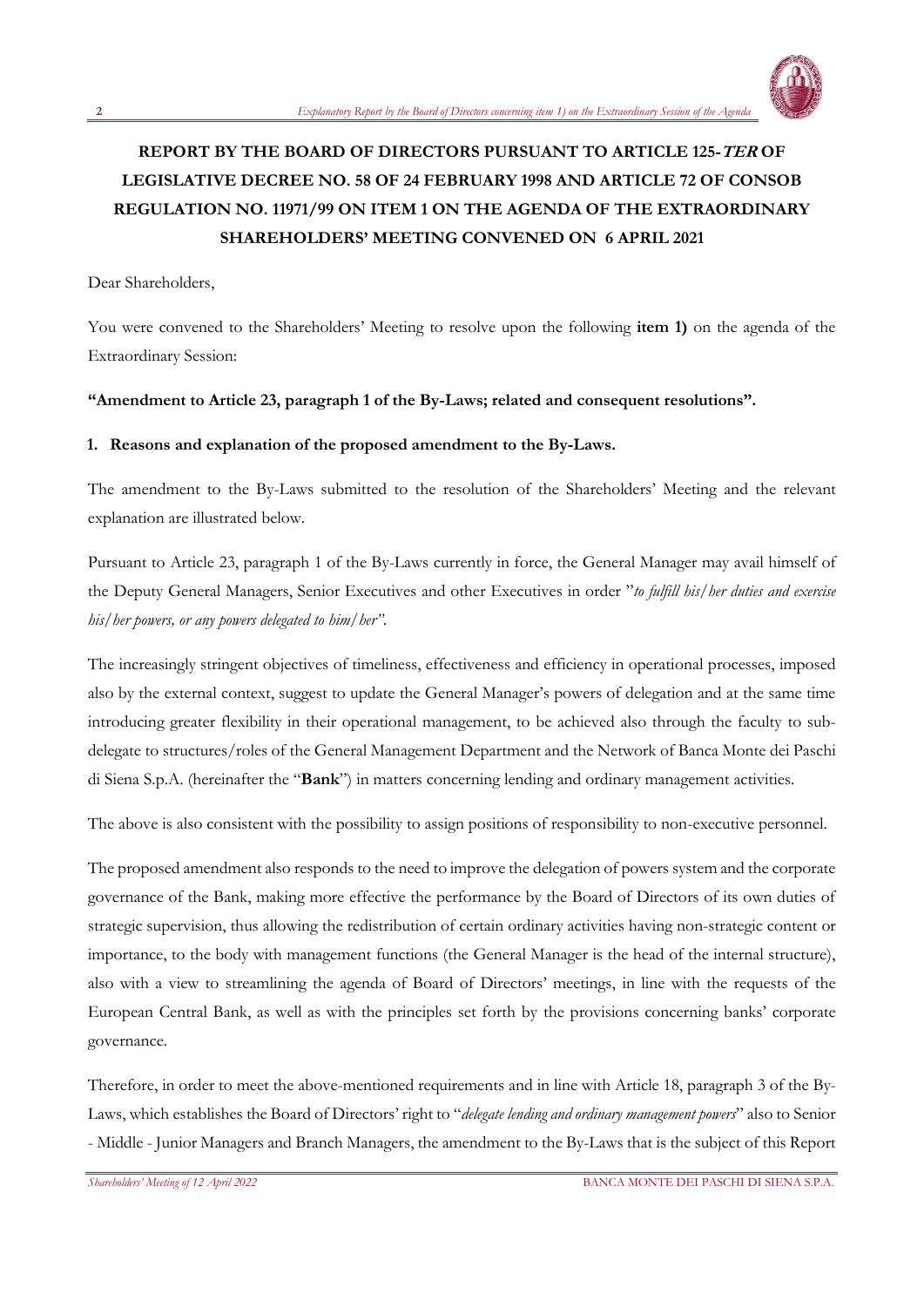

proposes to set forth directly in the By-Laws that the General Manager and the persons delegated by him pursuant to Article 23, paragraph 1 of the By-Laws in the exercise of their own, delegated or sub-delegated powers in matters relating to lending and ordinary management activities, may avail themselves also of Senior – Middle -Junior Managers and Branch Managers, on the basis of the offices held.

It should also be noted that, with reference to the powers delegated by the Board of Directors, Article 18, paragraph 5 of the By-Laws expressly provides that: *"The decisions taken by the delegates shall be brought to the attention of the Board of Directors in the manner established by the latter. In any case, the delegates report to the Board of Directors and to the Board of Statutory Auditors, at least on a quarterly basis, on the overall trend of management and on its expected development as well as on major transactions, given their size or features, carried out by the Company or by its subsidiaries."*.

With reference to the proposed amendment to the By-Laws, it is specified that the aforementioned principle of reporting on the delegated powers - which is intended to protect the validity of the overall structure of the delegated powers themselves - will also apply to the delegated powers and sub-delegated powers exercised by the General Manager, so that the delegates pursuant to Article 23, paragraph 1, in the new proposed wording, must inform the General Manager on the decisions taken in accordance with the procedures that, to this effect, will be provided for by the internal rules of the Bank.

\* \* \* \*

Please note that, with regard to the proposed amendment to the By-Laws, the European Central Bank ("ECB"), on May 28, 2021, issued a favorable authorization provision, confirming, pursuant to articles 56 and 61 of Legislative Decree No. 385/1993, that the aforementioned amendment to the By-Laws does not conflict with sound and prudent management.

In this regard, it is recalled that the proposed amendment to the By-Laws in question had already been placed on the agenda of the extraordinary part of the Shareholders' Meeting of 6 April 2021, but that – as disclosed to the public with a press release of 1 April 2021 – since the authorization referred to in articles 56 and 61 of Legislative Decree No. 385/1993 to which the aforementioned amendment was subject was not received, the matter was not discussed or voted upon in said Shareholders' Meeting; however the Bank had reserved the right to include the proposal to amend the By-Laws on the agenda of the extraordinary part of a subsequent meeting.

#### **2. By-Laws with facing text of the amendment proposed.**

Pursuant to Scheme no. 3 of Annex 3A of the Issuer Regulations adopted by Consob Resolution no. 11971 of 14 May 1999, as subsequently amended, the proposal to amend Article 23, paragraph 1 of the By-Laws is set out below, comparing the current text with the proposed text. **Bold type** indicates the part of the text whose insertion is proposed.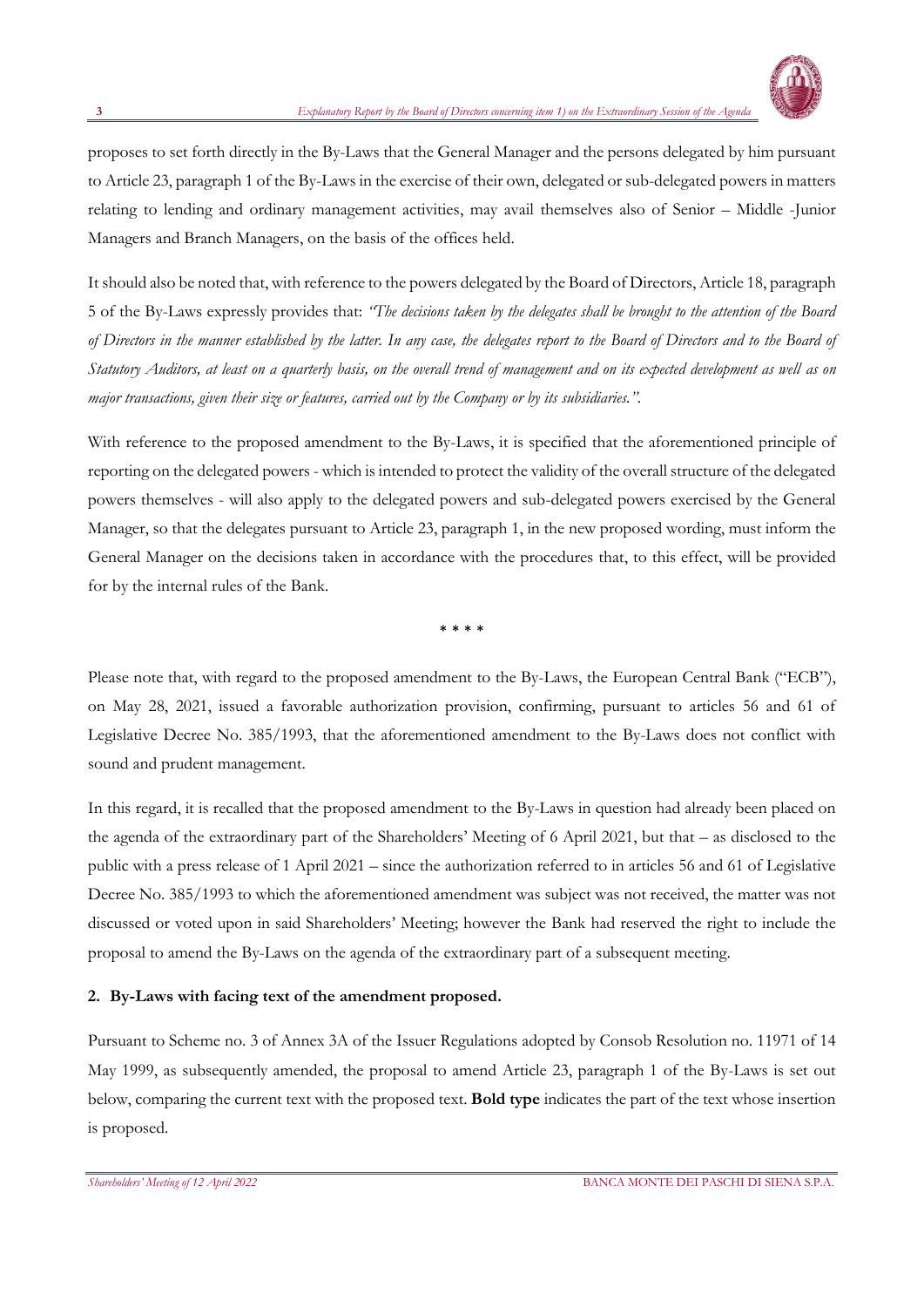

|    | <b>CURRENT BY-LAWS</b>                                                                                                                                                                                                                                                                                                                                                                                                                                                                                                                 |    | PROPOSED AMENDMENTS                                                                                                                                                                                                                                                                                                                                                                                                                                                                                                                                                                                            |
|----|----------------------------------------------------------------------------------------------------------------------------------------------------------------------------------------------------------------------------------------------------------------------------------------------------------------------------------------------------------------------------------------------------------------------------------------------------------------------------------------------------------------------------------------|----|----------------------------------------------------------------------------------------------------------------------------------------------------------------------------------------------------------------------------------------------------------------------------------------------------------------------------------------------------------------------------------------------------------------------------------------------------------------------------------------------------------------------------------------------------------------------------------------------------------------|
|    | Article 23                                                                                                                                                                                                                                                                                                                                                                                                                                                                                                                             |    | Article 23                                                                                                                                                                                                                                                                                                                                                                                                                                                                                                                                                                                                     |
| 1. | In order to fulfill his/her duties and exercise<br>his/her powers, or any powers delegated to<br>him/her, the General Manager is assisted by the<br>Deputy General Managers, Senior Executives<br>and other Executives.                                                                                                                                                                                                                                                                                                                | 1. | In order to fulfill his/her duties and exercise<br>his/her powers, or any powers delegated to<br>him/her, the General Manager is assisted by the<br>Deputy General Managers, Senior Executives<br>and other Executives. In exercising their own,<br>delegated or sub-delegated powers in<br>relation<br>lending<br>ordinary<br>and<br>to<br>management powers the General Manager,<br>the Deputy General Managers, Senior<br>Executives and other Executives may also<br>avail themselves of the assistance of Senior -<br>Middle - Junior - Managers and Branch<br>Managers, on the basis of the office held. |
| 2. | In order to facilitate the smooth performance of<br>operations both at the Head Office and the<br>Branches, the General Manager - again to fulfill<br>his/her duties and exercise his/her powers or any<br>powers delegated to him/her – may delegate<br>signing authority, either jointly or severally, to the<br>employees stated in the second paragraph of<br>Article 32, and may also grant special power of<br>attorney to third parties for carrying out<br>individual transactions or signing specific deeds<br>and contracts. | 2. | Unchanged                                                                                                                                                                                                                                                                                                                                                                                                                                                                                                                                                                                                      |
| 3. | In the case of absence or impediment, the<br>General Manager is replaced by the Deputy<br>General Manager. The Acting Deputy General<br>Manager's signature is full proof of the General<br>Manager's absence or impediment before third<br>parties.                                                                                                                                                                                                                                                                                   | 3. | Unchanged                                                                                                                                                                                                                                                                                                                                                                                                                                                                                                                                                                                                      |

**4**